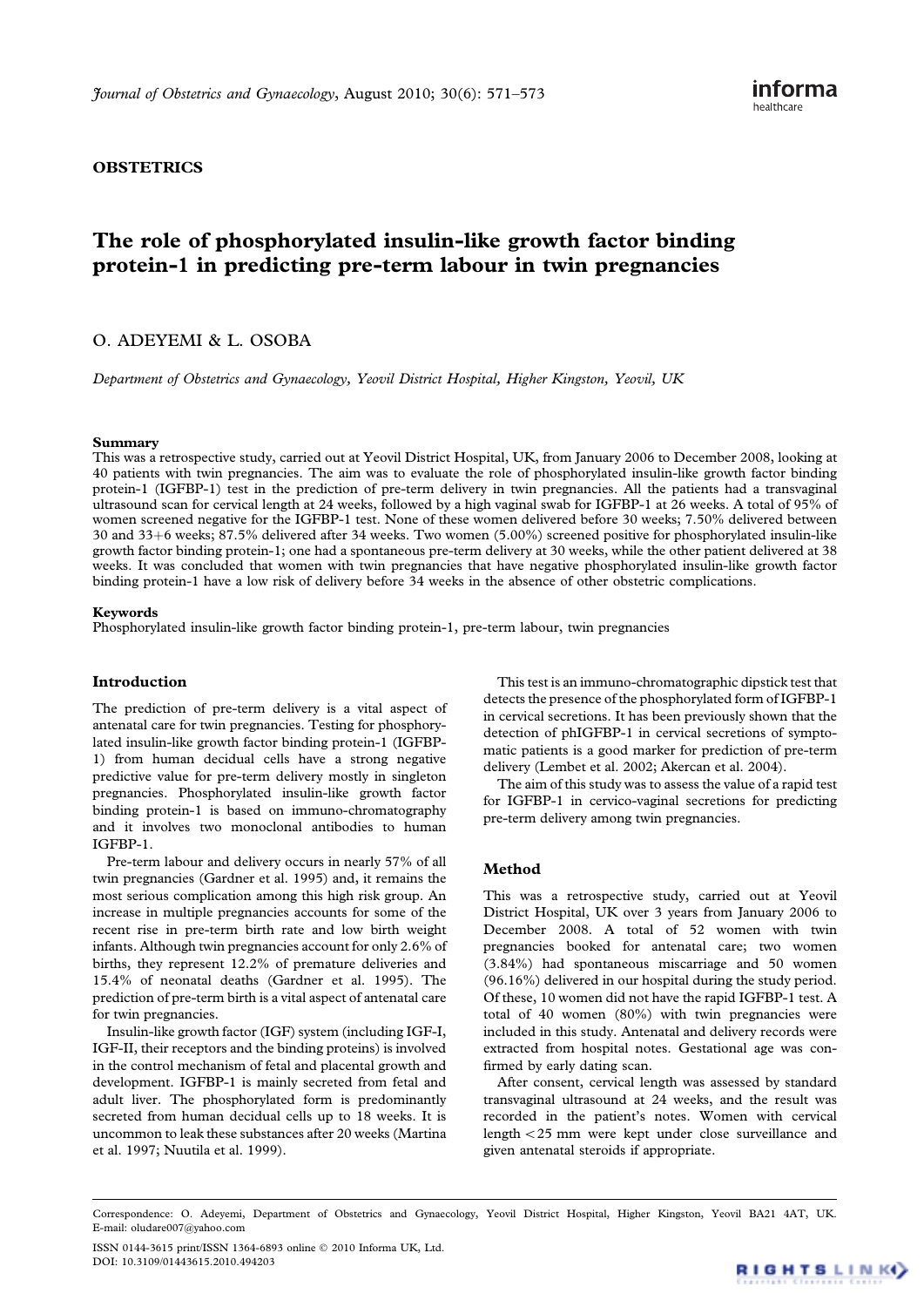The IGFBP-1 test was performed at 26 weeks. After passing a vaginal speculum under aseptic condition, a Dacron swab (provided in the kit) was applied to the external cervical os for 10–15 seconds to allow it to absorb the cervical secretions.

The specimen was analysed by using a rapid, one-step dipstick bed-side test (Actim partus test, Medix Biochemica, Finland) to detect cervical phIGFBP-1. The test is based on immuno-chromatography and it involves two monoclonal antibodies to human IGFBP-1. The concentration of phIGFBP-1 in the extracted sample higher than 30  $\mu$ g/l gives the strong positive result. A single line on

Table I. Maternal obstetric and demographic characteristics in the study  $(n = 40)$ .

|                                          | Study group      |         |  |  |  |  |
|------------------------------------------|------------------|---------|--|--|--|--|
| Parameters                               | $\boldsymbol{n}$ | (%)     |  |  |  |  |
| Age (years), mean                        | 29               |         |  |  |  |  |
| Parity, mean                             | 1                |         |  |  |  |  |
| Ethnic background                        |                  |         |  |  |  |  |
| Caucasian                                | 38               | 96.36   |  |  |  |  |
| Non-Caucasian                            | 2                | 3.64    |  |  |  |  |
| Booking                                  |                  |         |  |  |  |  |
| Gestational age $\leq$ 12 weeks          | 29               | 72.73   |  |  |  |  |
| Gestational age $>12$ weeks              | 11               | 27.27   |  |  |  |  |
| Conception                               |                  |         |  |  |  |  |
| Spontaneous                              | 39               | 97.50   |  |  |  |  |
| Assisted                                 | 1                | 2.50    |  |  |  |  |
| Chorionicity                             |                  |         |  |  |  |  |
| Monochorionic                            | 13               | 32.25   |  |  |  |  |
| Dichorionic                              | 27               | 67.75   |  |  |  |  |
| Other risk factors for pre-term delivery |                  |         |  |  |  |  |
| Alcohol consumption                      | 17               | 42.5    |  |  |  |  |
| Smoking                                  | 13               | 32.5%   |  |  |  |  |
| Previous pre-term delivery               | 3                | 7.5     |  |  |  |  |
| Previous cervical surgery                | 1                | 2.5     |  |  |  |  |
| None                                     | 15               | 37.5    |  |  |  |  |
| Significant antenatal complications      |                  |         |  |  |  |  |
| Proteinuric hypertension                 | 9                | 22.5    |  |  |  |  |
| Anaemia                                  | 8                | 20      |  |  |  |  |
| Threatened pre-term labour               | 4                | 10      |  |  |  |  |
| Intrauterine growth restriction          | 4                | 10      |  |  |  |  |
| Others $\star$                           | 7                | $17.5*$ |  |  |  |  |
| None                                     | 16               | 40      |  |  |  |  |
| Mode of delivery                         |                  |         |  |  |  |  |
| Normal vaginal delivery                  | 22               | 55      |  |  |  |  |
| Caesarean section                        | 18               | 45      |  |  |  |  |

\*Antepartum haemorrhage (APH), group B Strep. positive, obstetric cholestasis, premature pre-labour rupture of membranes (PPROM) and severe twin to twin syndrome (TTTS).

IGFBP was regarded as negative. A positive result appeared in 2–5 min as two blue lines on the dipstick, but if no line was seen, it was taken that the test had not worked properly.

The primary outcome measure was delivery before 34 weeks' gestation.

## Results

Maternal obstetric and demographic characteristics are shown in Table I. A total of 13 women (32.25%) had monochorionic twin pregnancies, while 27 (67.75%) had dichorionic twin pregnancies. Cervical length and the IGFBP-1 test were both negative in 38 women (95%). One woman (2.50%) had positive results for both tests and one woman (2.50%) screened negative for cervical length and positive for IGFBP-1. Of the 38 women that screened negative for both tests, none delivered before 30 weeks and three  $(7.50\%)$  delivered between 30 weeks and 33+6 weeks. All three had major obstetric complications: two had severe twin-twin transfusion syndrome and one had major antepartum haemorrhage.

Of the two women with a positive phIGFBP-1, one delivered between  $30-33+6$  weeks and the other delivered after 37 weeks. None of the 40 women in the study delivered before 30 completed weeks (Table II).

There were no babies with APGAR scores  $<$  5 at 5 min. A total of 35 babies (43.75%) were admitted to the special care baby unit (SCBU) for prematurity; 32 babies (40%) spent  $>$  5 days in the SCBU for premature-related problems. One baby (1.25%) was transferred to a tertiary hospital for severe sepsis, pneumothorax and jaundice. Other significant neonatal morbidities were jaundice (5%), small for gestational age, ABO incompatibility, congenital hypothyroidism, neonatal anaemia and polycythaemia (1.25% each).

#### Discussion

The findings of this study show that phIGFBP-1 testing at 26 weeks' gestation is useful for the prediction of pre-term birth. It has a comparable negative predictive value to transvaginal cervical length assessment at 24 weeks. Both tests accurately identify the majority of patients who will not deliver before 34 weeks. Most patients with twin pregnancies who have other risk factors for pre-term delivery, e.g. previous pre-term birth, will not deliver before 34 weeks. Therefore, there is a need for additional tests to identify those who are truly at risk.

An accurate diagnosis of pre-term labour is clinically difficult. Only about 20% of women presenting with signs and symptoms of pre-term labour actually deliver pre-term

Table II. Cervical length, phIGFBP-1 and gestational age at delivery  $(n = 40)$ .

|                                                                                  | $<$ 30<br>weeks      |        | $30 - 33 + 6$<br>weeks |                 | 34 weeks                   |       | 35 weeks         |       | 36 weeks         |       | $>37$ weeks      |        | Total            |               |
|----------------------------------------------------------------------------------|----------------------|--------|------------------------|-----------------|----------------------------|-------|------------------|-------|------------------|-------|------------------|--------|------------------|---------------|
| Test                                                                             | $\boldsymbol{n}$     | $($ %) | $\boldsymbol{n}$       | $(\% )$         | $\overline{n}$             | (% )  | $\boldsymbol{n}$ | (% )  | $\boldsymbol{n}$ | (% )  | $\boldsymbol{n}$ | $(\%)$ | $\boldsymbol{n}$ | $(\%)$        |
| Negative cervical length and phIGFBP-1<br>Positive cervical length and phIGFBP-1 | $\Omega$<br>$\Omega$ |        | 3                      | $7.50*$<br>2.50 | $\overline{4}$<br>$\Omega$ | 10.00 | 7<br>$\Omega$    | 17.50 | -4<br>0          | 10.00 | 20               | 50.00  | 38               | 95.00<br>2.50 |
| Positive phIGFBP-1 and negative cervical length 0                                |                      |        | 0                      |                 |                            |       | $\Omega$         |       | 0                |       |                  | 2.50   |                  | 2.50          |

\*Severe TTTS (2) and APH (1).